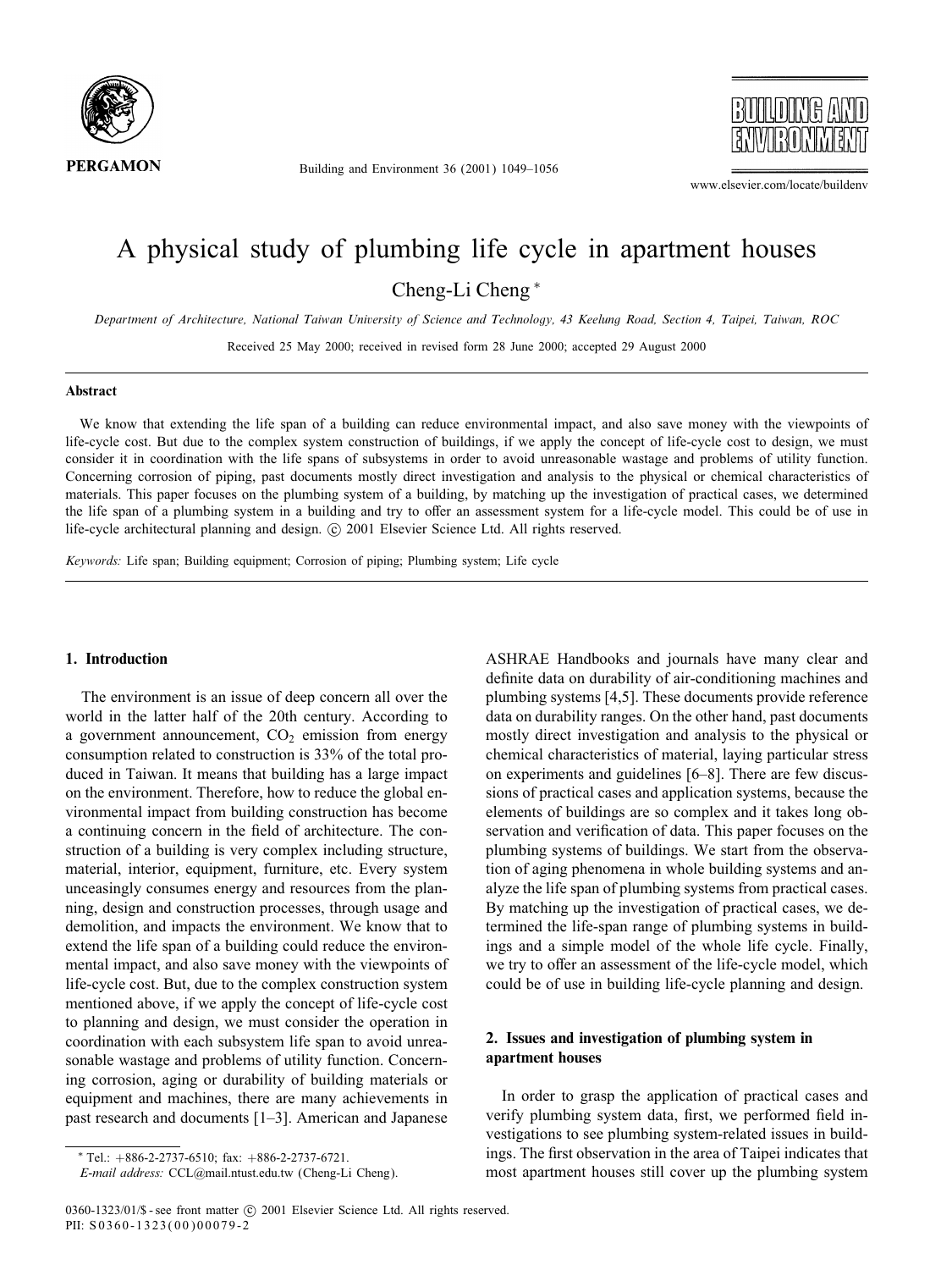Table 1 Composition of water supply system in building

| <b>STORAGE</b>       | <b>SERVICE PIPING</b>    | <b>TERMINAL FIXTURE</b> |  |
|----------------------|--------------------------|-------------------------|--|
| <b>BASEMENT TANK</b> | SUPPLY PIPING            | <b>FAUCET</b>           |  |
| <b>GROUND TANK</b>   | <b>CROSS CONNECTIONS</b> | <b>SINK</b>             |  |
| ROOF TANK            | VALVE                    | <b>SHOWER</b>           |  |
|                      | <b>PUMP</b>              | WATER CLOSET            |  |
|                      |                          |                         |  |
| <b>INLET POINT</b>   | <b>DISTRIBUTION</b>      | <b>OUTLET POINT</b>     |  |

during construction. Therefore, as the building is finished, plumbing for maintenance or repair of will be troublesome and there will be no way to deal with failures or blocks of the piping and equipment. The only way to deal with a failure in the plumbing system is to tear down the construction for repair or discard the whole system. Meanwhile, it is impossible to modify or replace the system of its parts. The aging phenomenon of water supply piping will happen after a period of usage, especially the phenomenon is obvious in metal piping material. The covering up style is incapable of dealing with this trouble, except when water pollution is found or leaks happen, then we have to dismantle the construction and to build a new one. In the past, the concept of building life cycles was not paid much attention by designers, so existing buildings have no explicit renewal schedules. But in most renewal cases, plumbing system function are the major reason for the renewal decision.

The water supply system of a building would roughly include storage devices, piping systems and terminal faucets and implements, the composition as shown in Table 1. Concerning the field investigation of the present situation, we checked 113 cases of apartment houses in the Taipei area. The items of investigation included fundamental data on the building, elevated tanks, storage devices, piping systems and water quality. Owing to the covering up style of plumbing installation which was buried into concrete or hidden during construction or placed where it could not be easily observed, the paper's materials are mainly interviews with owners, managers, users or technical staffs of the buildings. According to the investigation results, the water supply systems can roughly be divided into four modes to supply water, that is a direct connect system, a pressure tank system, a gravity supply system or a pumping supply system. We found the gravity supply system is generally used in Taiwan. In this survey, as shown in Table 2, the direct connection system without a storage device only accounts for 4% of water supply systems, the others, which we could call indirect supply systems, account for 96%. Among storage devices, as shown in Table 3, concrete storage devices are most common, occurring in 66% of cases, the second is stainless at  $16\%$ , the others include fiber glass, plastic, etc. In this investigation, we also found that most people do not place importance on the hygienic condition of a storage device. Miscellaneous articles or objects always could be seen around storage devices. Cleaning frequencies, from interviews, are shown in Table 4. The most usual is the case of once for one year holding 34% of cases. The next is the case of 2 or 3 times per year which was 27%, less than once per year was 21%, never or have no idea was 11%. Therefore, it is necessary to enhance the general idea of hygiene management and maintenance for storage devices in water supply systems. The survey showed 71% of systems used PVC pipe combined with galvanized pipe. This is shown in Table 5. Besides, many plumbing systems are composed of mixed materials. Different materials have different connection methods, aging cycles, durability and corrosion endurance. The mixture of piping material leads to high risk of leaking. Among these problems, the issue of galvanized piping aging dominates life cycle and application functions of plumbing systems in buildings at present. Therefore, this paper is aimed at the issue of galvanized piping aging and corrosion. So we will discuss galvanized pipe and its implications further.

| WATER SUPPLY METHOD                                                                                                                                                                       |              | <b>NUMBER OF CASES</b> |     |    | PERCENTAGE(%) |                        |  |
|-------------------------------------------------------------------------------------------------------------------------------------------------------------------------------------------|--------------|------------------------|-----|----|---------------|------------------------|--|
| DIRECT FROM CITY MAIN                                                                                                                                                                     |              |                        | 5   |    | 4             |                        |  |
| SUPPLY BY PUMP                                                                                                                                                                            |              |                        | 21  |    | 19            |                        |  |
| SUPPLY BY PRESSURE TANK                                                                                                                                                                   |              |                        | 7   |    | 6             |                        |  |
| <b>GRAVITY WITH ROOF TANK</b>                                                                                                                                                             |              |                        | 80  |    | 71            |                        |  |
| <b>TOTAL</b>                                                                                                                                                                              |              |                        | 113 |    | 100           |                        |  |
| 5<br><b>DIRECT</b><br>MUNICIPAL CONNECTION<br>21<br><b>PUMP</b><br><b>INDIRECT</b><br>PRESSURE TANK<br>80<br><b>GRAVITY</b><br>tatanana na manana na manana na manana na manana na manana |              |                        |     |    |               |                        |  |
|                                                                                                                                                                                           | $\mathbf{0}$ | 20                     | 40  | 60 | 80            | <b>NUMBER OF CASES</b> |  |

Table 2 Frequency of water supply system in building

(1997.INVESTIGATED)